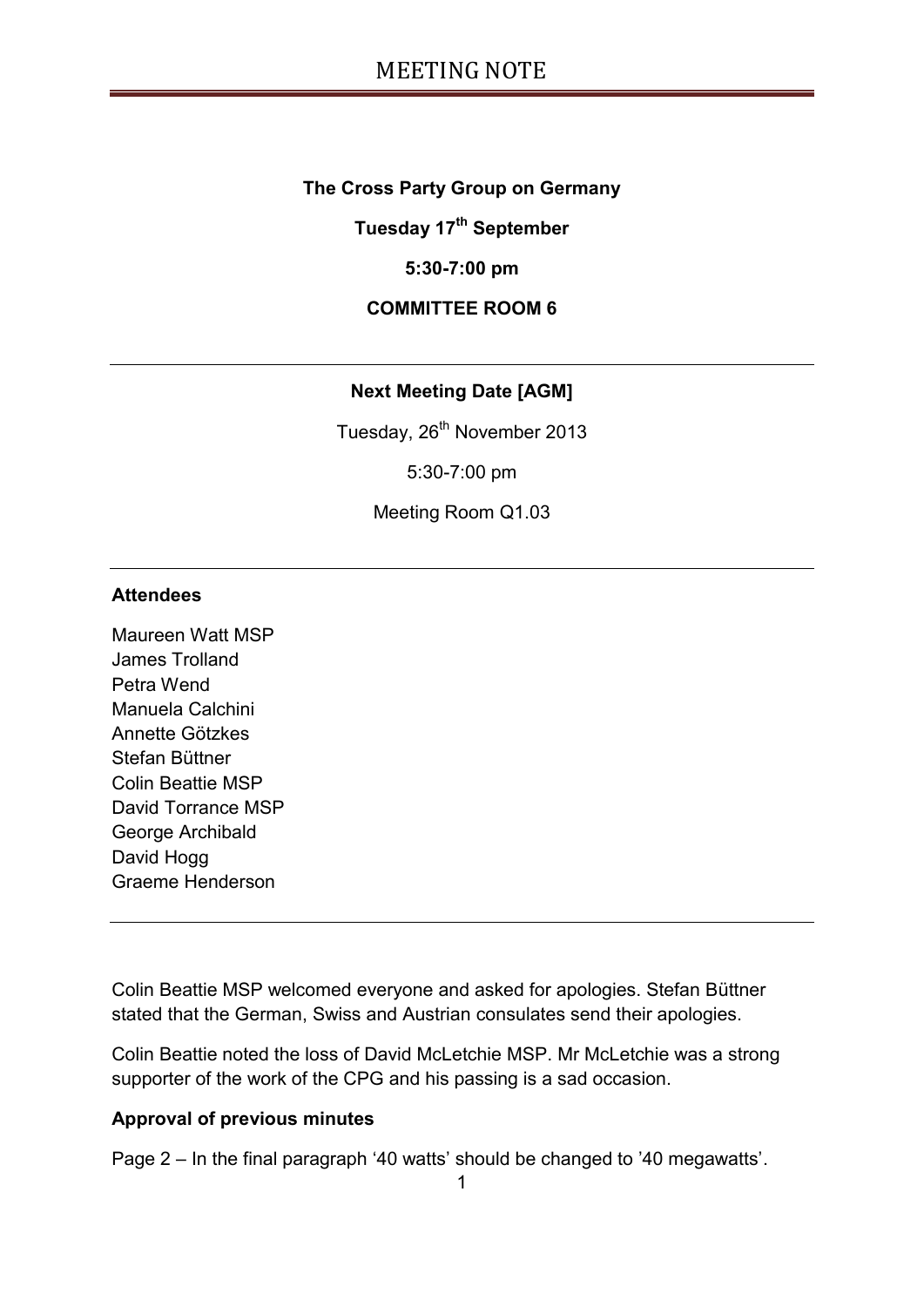### **Subject to the corrections made, the minutes were approved.**

# **Action points**

Colin Beattie noted that he had written to Fergus Ewing, the Minister for Energy, Enterprise and Tourism, regarding the potential for hydro pumped storage in Scotland. A copy of the response was given to the group. Colin felt the response was interesting but doesn't take us a long way forward, though it does emphasise the importance of hydro power.

# **Economic Update**

Colin Beattie said that on Friday 13<sup>th</sup> September he had spoken at conference of German industrialists in Edinburgh. Germany is the third biggest inward investor in Scotland but the industrialists knew very little about Scotland, including referendum, pensions etc. He was surprised that the German Consulate wasn't involved as around 80 people were there, and it's difficult to talk more about the economic stuff without the Consulate being there.

# **Political Update**

Stefan Büttner gave a personal update on the political situation in Germany. On Sunday  $15<sup>th</sup>$  September there had been a state election in Bavaria where the Christian Socialist Union won back the overall majority. The Greens, surprisingly, lost. On Sunday 22<sup>nd</sup> September the state election in Hesse was due to be held.

Colin Beattie asked if the state elections would be any indication of how the Federal elections would go. Stefan Büttner replied in his view they would be to some extent. Annette Götzkes said that she thought the Bavaria result may not be a real indicator of the General Election. Colin Beattie noted that the Green Party were expected to make advances. Stefan Büttner mentioned that he felt they had been damaged by revelations over their stance on paedophilia in previous decades, and also their intention to increase the top level of taxation. Manuela Calchini said that the Green Party have failed to capitalise on the fact that a lot of their policies from the 70s and 80s are mainstream now.

Stefan Büttner said that the current coalition have a 1% lead in the opinion polls, but the other parties together might get that 1% and then we could see a coalition of the left, the Social Democrats and the Greens, even though the leaders of those parties have said they would never work together with the left. The most likely scenario may be a 'grande coalition' between the Social Democrats and the Christian Democrats.

### **Culture Update**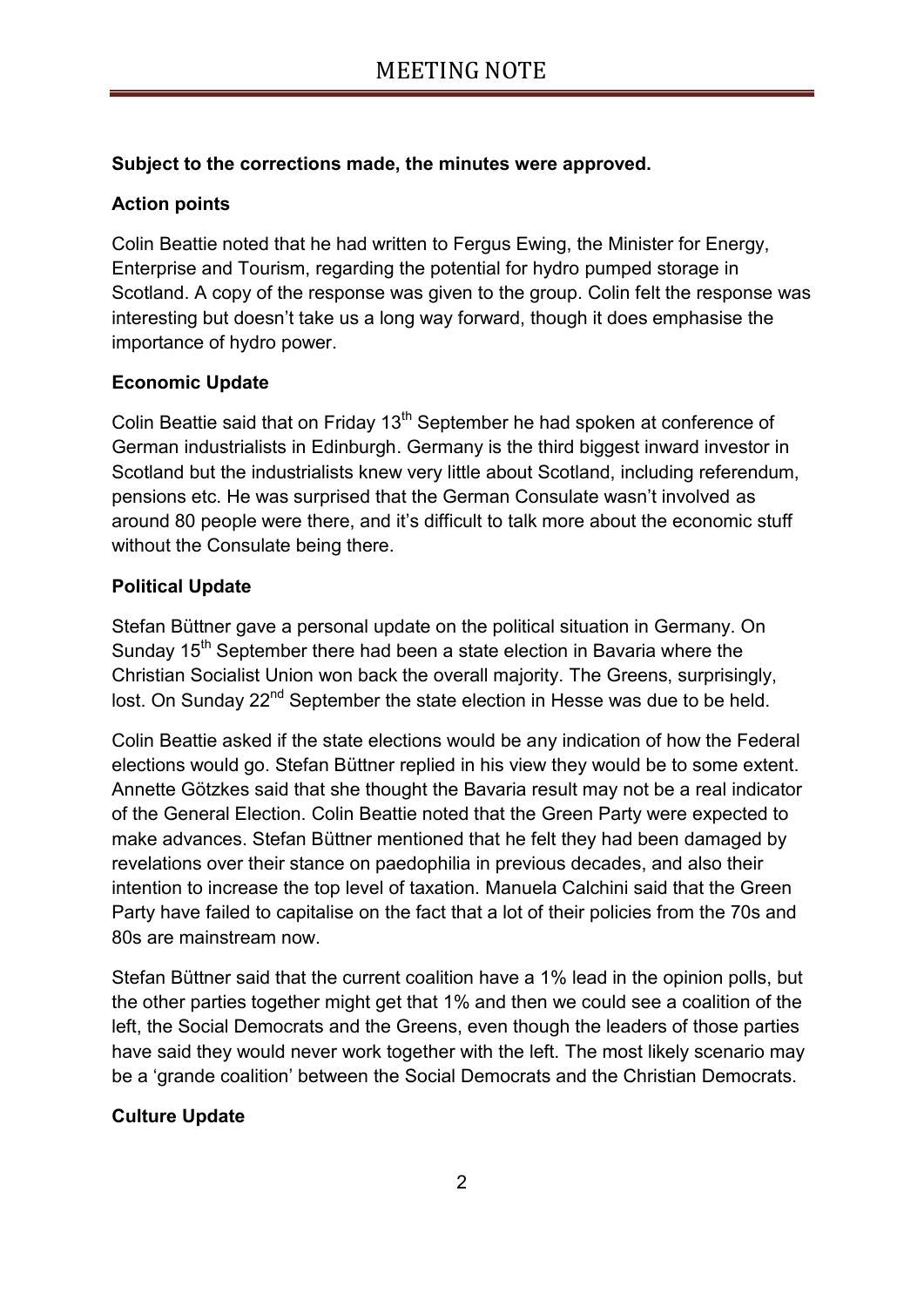Manuela Calchini said that there is a £25m upgrade coming to Edinburgh Airport, including a new route from Edelweiss Airlines that features a new route to Zurich. The Airport has provided stats saying 480,000 people fly in or directly to a German airport, so she had been advised by the Airport to say 240,000 fly in to Scotland. They could not give us a breakdown of nationality. On  $10<sup>th</sup>$  October the new International Passenger Survey (IPS) numbers will be issued. **ACTION POINT - MANUELA CALCHINI TO FORWARD THESE NUMBERS TO GRAEME HENDERSON.**

Manuela Calchini extended an invitation to the CPG to a Parliamentary Reception on 13<sup>th</sup> November, jointly sponsored by Minister for Tourism Fergus Ewing & the Presiding Officer. The Reception will focus on 'Homecoming', including the Ryder Cup and the Commonwealth Games.

Petra Wend mentioned Mike Russell's recent announcement of a financial package to aid students who study abroad in the countries Denmark, Sweden, the Netherlands and Germany. One University in each country was identified. Colin Beattie said that this was a start, and then mentioned Universities Scotland's report, 'Richer For It' (included as part of the agenda), which suggests that the outlook from Scottish undergraduates is very positive and hopefully an indication that student attitudes are moving in the right direction as we don't have a very good record of students going overseas.

Annette Götzkes said that, thanks to Stefan Büttner's contacts, the University of Edinburgh had sponsored a fact-finding trip to the University of Tübingen to find out about the new European framework to standardise the levels of their open language courses. The process at the University of Edinburgh is now finished so people can go up to level A2 of the European Framework and then go into first year at university. Claudia Duttlinger, Head of the Language Centre ('Fachsprachenzentrum', FSZ) of the University of Tübingen, will be coming to Edinburgh on  $28<sup>th</sup>$  November to speak at the University about the European framework. She will also discuss a programme relating to mobility of staff, so colleagues can go to Tübingen to compare planning lessons and organising syllabuses. Stefan Büttner commented that for their upcoming class 'Turning the Air Blue - A Green Language Course', Tübingen's Language Centre's English language section has, as a consequence, arranged for a number of Scottish experts to join the class via video-link to give a talk, so they are now linked up with Robin Harper, the Environment manager of Edinburgh University, Stefan Buettner\* and David Hogg\* [\*arranged additionally as a consequence of this CPG meeting].

Stefan Büttner said that he had been at a meeting with the Parliament's learning officer to see if there would be interest in lunchtime language learning. In theory this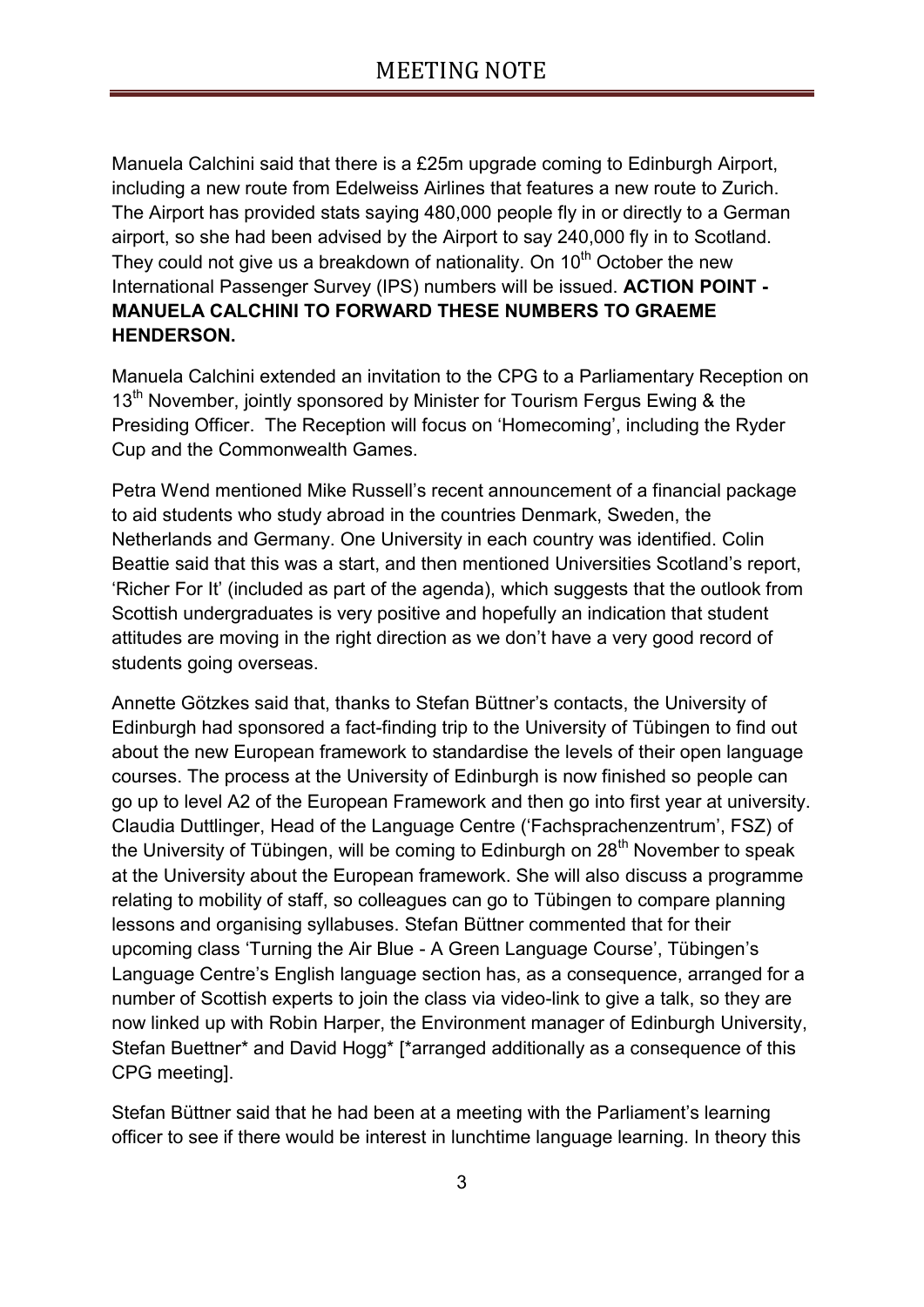could be paid for from gross salaries, or, if related to work duties through MSPs training provision. Colin Beattie asked who would do the tuition. Stefan Büttner said that they haven't got to that stage yet and are just gauging interest. Colin Beattie asked how this was being taken forward. Stefan Büttner said he was awaiting a response from the Head of the Learning Dept (hopefully by 27/9/13). Ideally he'd like to do a brief survey of Parliament staff over their language skills then see if there would be demand.

Stefan Büttner mentioned that on 11<sup>th</sup> October the Goethe Institute in Glasgow is celebrating its 40<sup>th</sup> Anniversary, and that at the end of September Oktoberfest will be taking place in Princes Street Gardens.

### **PRESENTATION**

Colin Beattie handed over to George Archibald and David Hogg. George Archibald thanked the CPG for the invitation to give a presentation on the Bright Green Hydrogen in Methil, and invited the CPG to visit the site in the future. The facility has its own wind turbine and is a new, interesting way to store energy in the form of hydrogen. George Archibald explained that he runs a business partnership of which Bright Green Hydrogen is a part, and then introduces a video giving an introduction to the project in Methil.

George Archibald handed over to David Hogg, the technical manager, to give a presentation on the work of Bright Green Hydrogen. Colin Beattie asked if the energy produced is only for electricity, not heating. David Hogg replied at the moment yes, but they would like to be able to change this in future. James Trolland asked if the solar panels absorb and feed into the energy system or is it only hydrogen, and if the building is like the eco-island on the Isle of Wight. David Hogg states the building has more of a dumb-smart grid. It's not quite like the eco-island which responds to what everyone on the island is doing. The Methil building just looks at what the turbines are doing and responds to that. James Trolland asked if that means it's a single item rather than a multi–item. David Hogg replied yes. The project was built so that it can be expanded. They are looking at compressed air energy storage methods as well, and making it a complete rounded system so it's not just focussed on the hydrogen system.

Colin Beattie asked if the 50% efficiency of the electrolyser is good. David Hogg replied most people would say no from an energy storage point of view but there are pros and cons to all of the methods of energy storage. If they could tie it in to their heating system they could get 80% efficiency. Without an external heat source the best you can get will be around 50-60%. However you do get very pure hydrogen - 99.995% pure. Colin Beattie asked why that is good. David Hogg stated you don't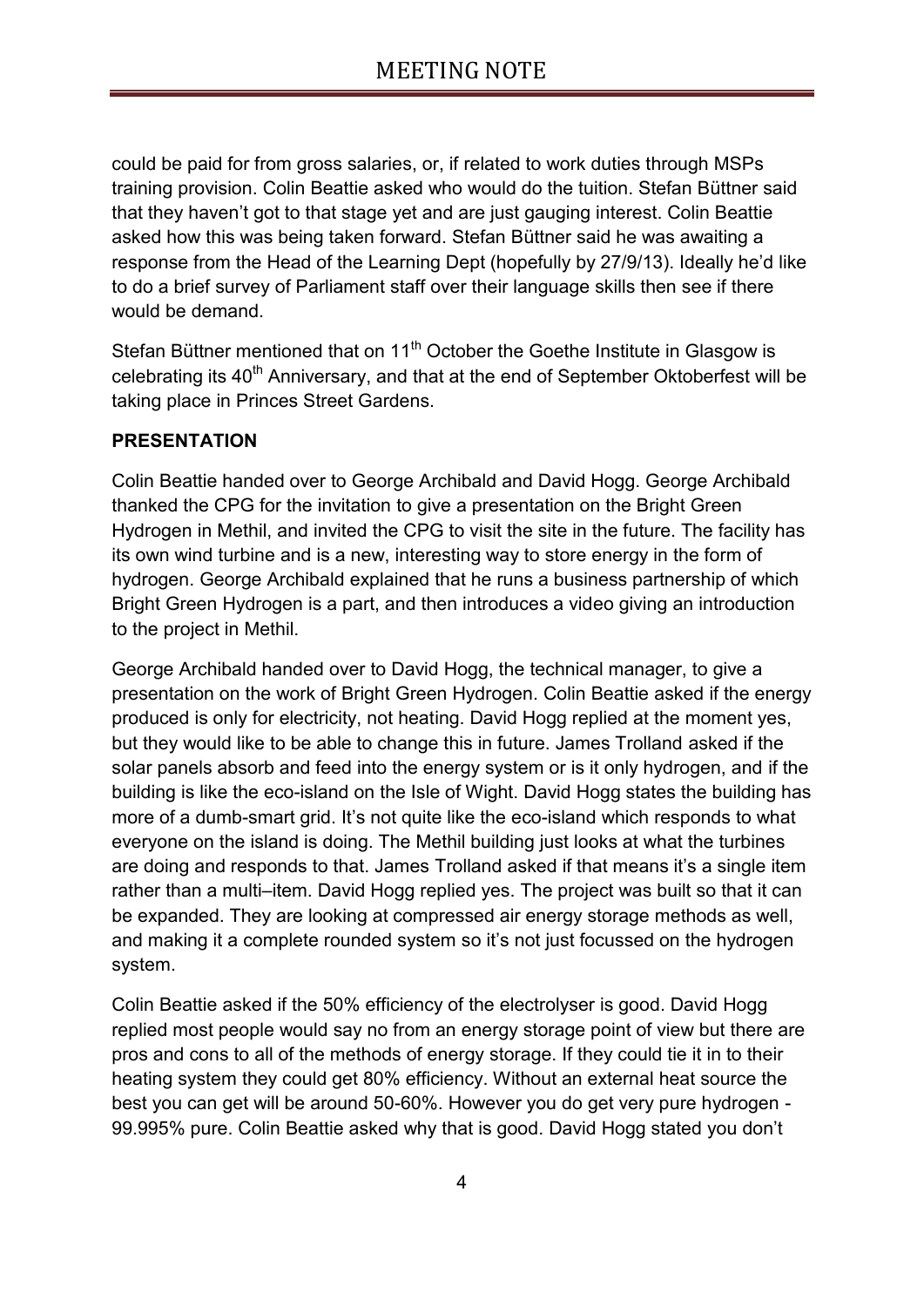want impurities in your hydrogen stream when putting it through a fuel cell or a boiler.

James Trolland asked if the electrolyser is the most efficient on the market. David Hogg said it is not particularly high-end, probably due to funding. James Trolland asked what r&d is happening in Scottish universities. David Hogg replied St Andrews has probably the best solid-oxide fuel cell and electrolyser department in the world. James Trolland asked at what point do companies like Bright Green Hydrogen become partners with r&d departments. David Hogg says there are a few companies in the UK who have that kind of intellectual capital, though none are in Scotland. St Andrews University created a company called St Andrews Fuel Cells, but because of the state of the market at the time the company was created it no longer exists. They have gone back to pure R&D as opposed to producing a commercial product. Bright Green Hydrogen has a test centre as part of the Methil facility that could/should be used for Scottish/British fuel cell electrolyser developers who want to test their kit and that's where we facilitate them going to market. Bright Green Hydrogen has also worked with IECHP in Bellshill. George Archibald noted that the facility is the first of its kind and the hydrogen revolution is yet to dawn. The Methil plant was designed so they could improve it as they go along. They can identify how to improve the facility but it's a case of finding the funding.

Colin Beattie asked how big is the hydrogen market in the UK, and if it's so efficient, economical and effective, why it isn't being used everywhere. David Hogg replied that it is not economical at present. It would cost about 11p to put a unit of energy through the system. The commercial rate would work out at 22p worse than just buying from the grid. George Archibald stated that it's not done for this purpose. Stefan Büttner asked if they've ever run out of space to store hydrogen. David Hogg said yes, all the time; the surplus is exported to the grid.

Maureen Watt asked how much interaction they'd had with Aberdeen where they're looking at developing hydrogen buses. David Hogg replied that they work with them as part of the HyTrEc programme at Gateshead College but are not involved in the bus project. They are involved with Dr Mark Smith who is the 'grandfather' of the project. He came up with the 'Highlander' idea - the idea of having hydrogen refuelling stations in all of Scotland's major cities. Aberdeen took that idea. Further interest has come from Dundee who have visited the Methil facility. Maureen Watt asked how much the system can be scaled up. David Hogg replied that the system itself is modular though storage is different; you would either need a bigger tank or a compressor with lots of smaller tanks. Maureen Watt asked if that meant volume of storage is a more important factor than length of time of storage. David Hogg said yes, they can only store two weeks' worth as that's the size of their tank but if they had a bigger tank they could store more than that.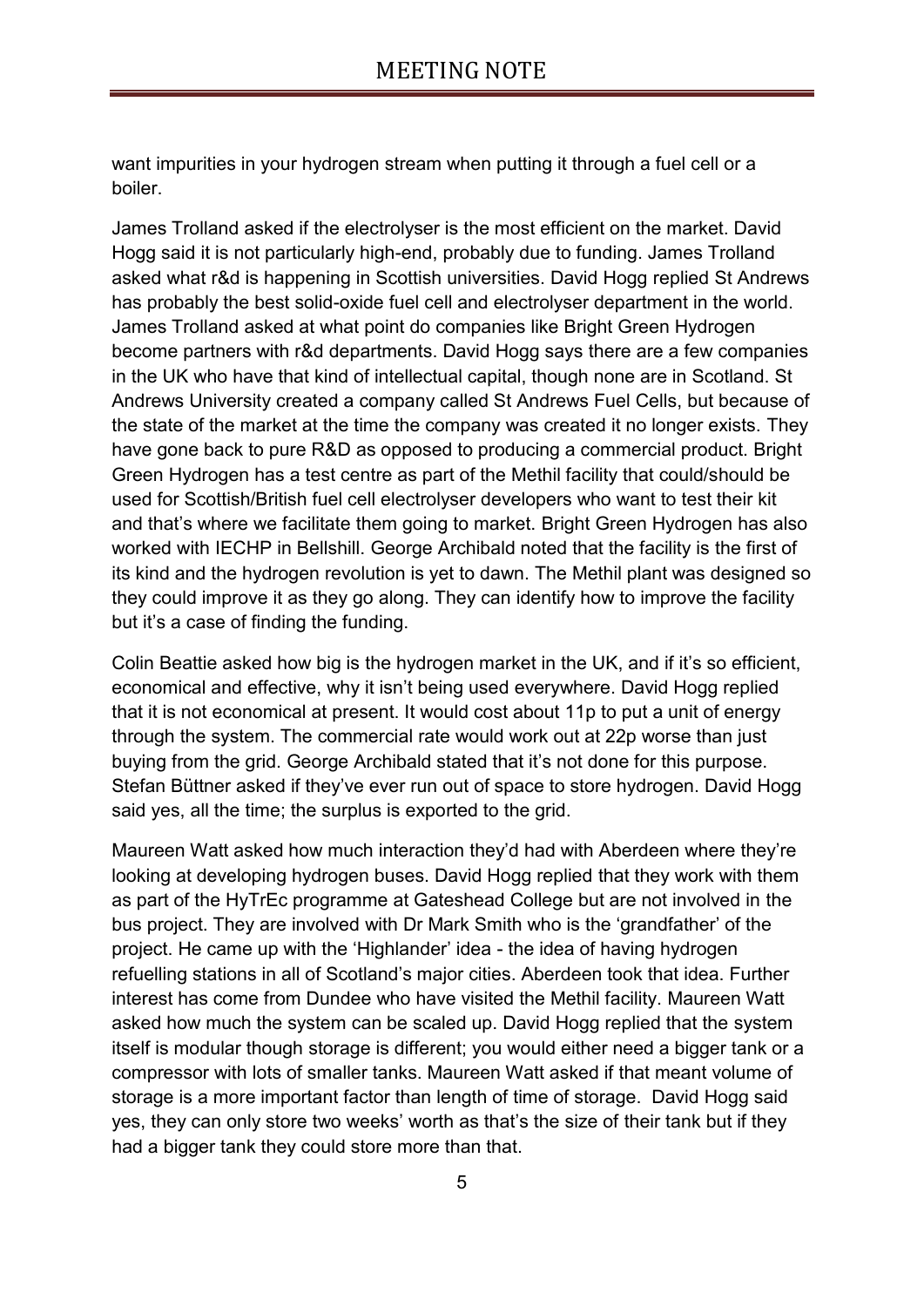Manuela Calchini asked how many wind turbines would be needed to feed the Plant's future plans. David Hogg replied that they have one running at around 750kW, the maximum demand of all the buildings in their business park is around 150kW. If you can balance out the peaks and troughs using energy storage you could run that 150 constantly and only have to rely on the grid in extreme circumstances. George Archibald stated that with this system you don't have to worry about the wind not blowing.

David Hogg noted that at present we're selling energy cheaper than we're getting it back. Even if there's an efficiency hit in storing the energy we are still spending less than if we sell and buy it back. Colin Beattie asked if it's a question where there has to be a certain scale to make it economic. David Hogg replied that at the moment their system is largely uneconomic. It wasn't designed and integrated perhaps as well as it should have been. It would be more economical if it was combined heat/power which theoretically could be done. Colin Beattie asked what that would do to the economics. David Hogg replied you could make the efficiency three times better. Colin Beattie asked why then doesn't every university, for example, have one. George Archibald replied that it's in its infancy. Hydrogen is not used a whole lot at all.

David Torrance stated the whole area is well worth visiting and a lot of money has been spent on infrastructure. Stefan Büttner asked how much it would cost to replace the existing unit that doesn't include heat with one that does. David Hogg replied that they probably wouldn't want to do that because if they were going to replace the technology that's there they would replace it with something bigger and better to take the whole park offgrid. That would probably cost around £200,000.

Colin Beattie thanked David Hogg and George Archibald and hoped the CPG would be able to visit the facility at some point.

### **END OF PRESENTATION**

Stefan Büttner mentioned inviting the organisers of the Edinburgh Oktoberfest to a future CPG meeting. **ACTION POINT – GRAEME HENDERSON TO INVITE THE EDINBURGH OKTOBERFEST ORGANISERS TO A FUTURE MEETING.**

Colin Beattie thanked everyone for coming and stated that the next meeting, the AGM, would be on 26<sup>th</sup> November.

### **END OF MEETING**